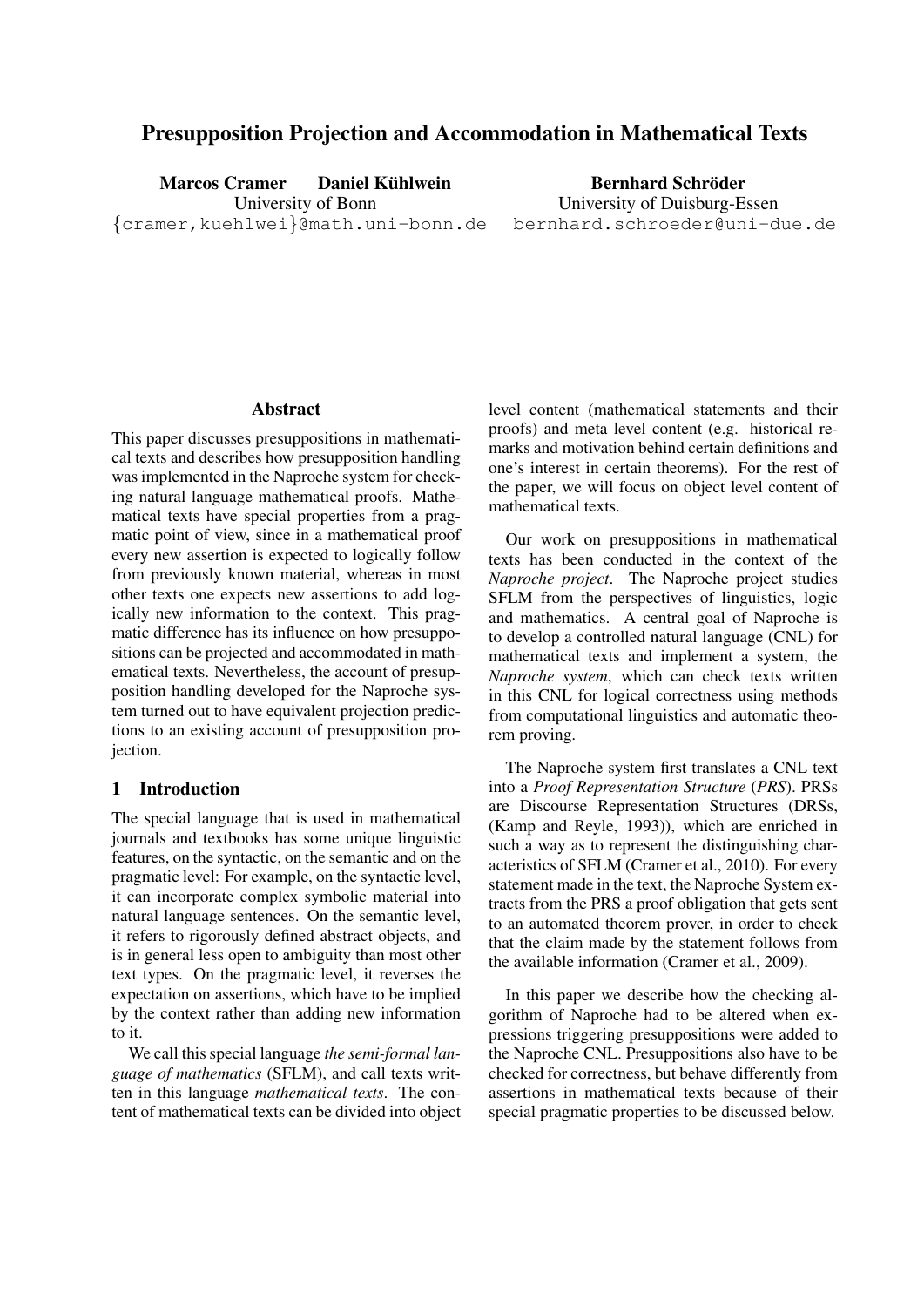## 2 Presuppositions

Losely speaking, a *presupposition* of some utterance is an implicit assumption that is taken for granted when making the utterance. In the literature, presuppositions are generally accepted to be triggered by certain lexical items called *presupposition triggers*. Among them are definite noun phrases (in English marked by the definite article "the", possessive pronouns or genitives), factive verbs (like "regret", "realize" and "know"), change of state verbs ("stop" and "begin"), iteratives ("again") and some others.

*Presupposition projection* is the way in which presuppositions triggered by expressions within the scope of some operator have to be evaluated outside this scope. The precise way in which presuppositions project under various operators has been disputed at great length in the literature (see for example Levinson (1983) and Kadmon (2001) for overviews of this dispute). The DRS-based presupposition projection mechanism that we came up with for dealing with presuppositions in mathematical texts turned out to be equivalent to Heim's (1983) approach to presupposition projection.

*Presupposition accommodation* is what we do if we find ourselves faced with a presupposition the truth of which we cannot establish in the given context: We add the presupposition to the context, in order to be able to process the sentence that presupposes it.

In mathematical texts, most of the presupposition triggers discussed in the linguistic literature, e.g. factive verbs, change of state verbs and iteratives, are not very common or even completely absent. Definite descriptions, however, do appear in mathematical texts (e.g. "the smallest natural number  $n$ such that  $n^2 - 1$  is prime"). And there is another kind of presupposition trigger, which does not exist outside mathematical texts: Function symbols. For example, the devision symbol "/" presupposes that its second (right hand) argument is non-zero; and in a context where one is working only with real and not with complex numbers, the sqare root symbol " <sup>√</sup> " presupposes that its argument is non-negative. As has been pointed out by Kadmon (2001), the kind of presupposition trigger does, however, not have any significant influence on the projection and accommodation properties of presuppositions. For this reason, we will concentrate on examples with definite descriptions.

Although terminology is not used in a fully uni-

form fashion among linguists, we will make the following distinctions suitable for our purposes. We analyse noun phrases semantically into a determiner (here: "the") and a restricting property. Definite noun phrases referring to a single object by a restricting property whose extension contains exactly one object we call *definite descriptions*. Definite noun phrases in the singular with restricting properties whose extension contains more than one object get their referential uniqueness usually by anaphoric reference to an object mentioned previously; they are called *anaphoric definite noun phrases*. A mathematical example of an anaphoric definite noun phrase is "the group" used to refer to a group mentioned recently in the text. The example above ("the smallest natural number *n* such that  $n^2 - 1$ is prime") was an example of a definite description.

The presupposition of a singular definite description with the restricting property F is that there is a unique object with property F. This presupposition can be divided into two separate presuppositions: One existential presupposition, claiming that there is at least one F, and one uniqueness presupposition, claiming that there is at most one F.

## 3 Proof Representation Structures

For the purpose of this paper, we provide a simplified definition of Proof Representation Structures, which is very similar to standard definitions of Discourse Representation Structures. A full-fledged definition of Proof Representation Structures can be found in Cramer et al. (2010).

A Proof Representation Structure is a pair consisting of a list of discourse referents and an ordered list of conditions. Just as in the case of DRSs, PRSs and PRS conditions are defined recursively: Let A, B be PRSs and  $d, d_1, \ldots, d_n$  discourse referents. Then

- for any *n*-ary predicate *p* (e.g. expressed by adjectives and noun phrases in predicative use and verbs in SFLM),  $p(d_1, \ldots, d_n)$  is a condition.
- $\bullet \neg A$  is a condition, representing a negation.
- $B \Rightarrow A$  is a condition, representing an assumption  $(B)$  and the set of claims made inside the scope of this assumption  $(A)$ .
- $\bullet$  A is a condition.
- *the* $(d, A)$  is a condition, representing a definite description with restricting property F, where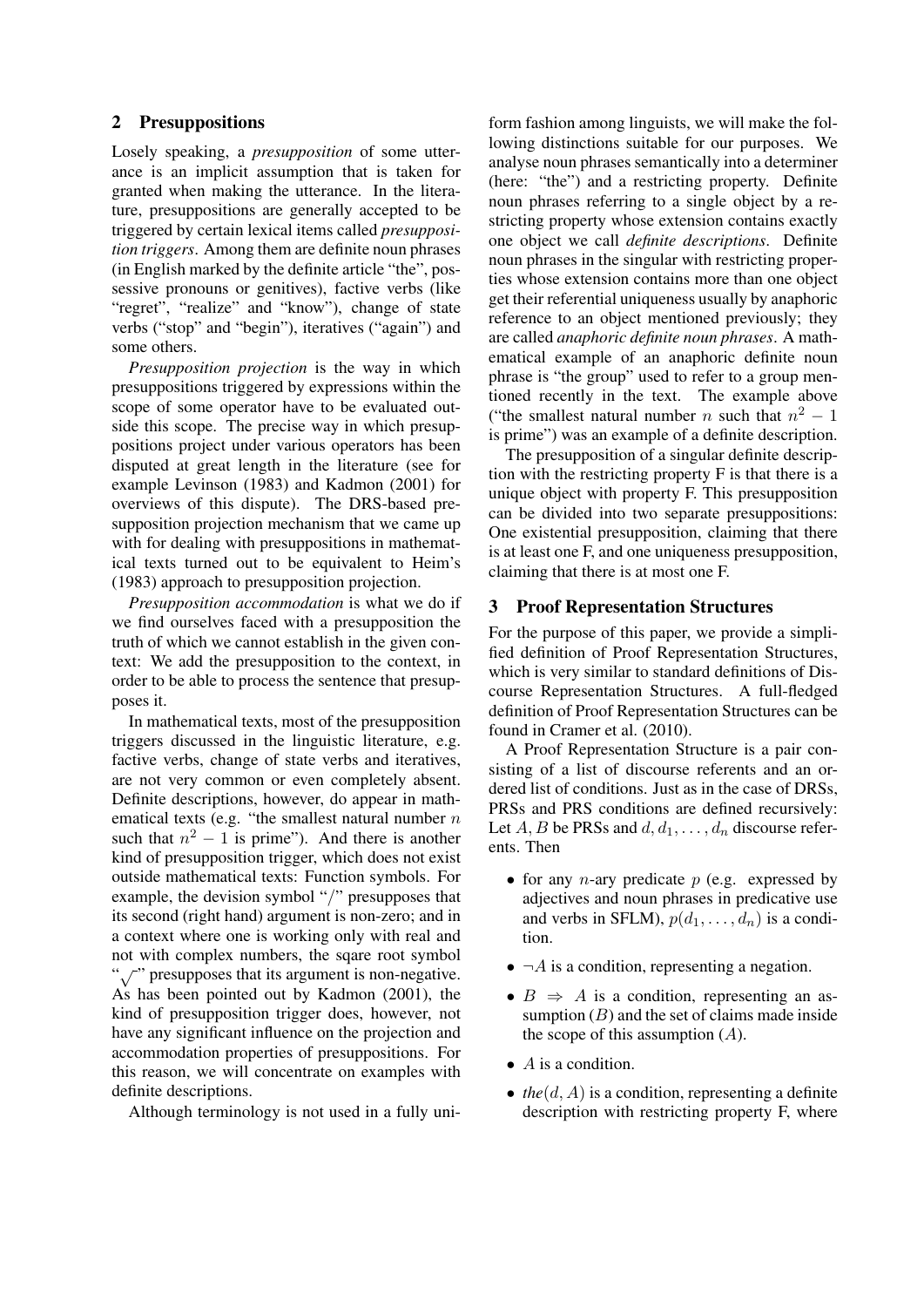| $d_1, \ldots$<br>$d_m$ |
|------------------------|
| c <sub>1</sub>         |
|                        |
| $c_n$                  |

Figure 1: A PRS with discourse referents  $d_1, ..., d_m$ , and conditions  $c_1, ..., c_n$ .

d is the discourse referent introduced by this definite description and A is the representation of F.

Apart from the *the*-condition, which was also absent from PRSs as they were defined in Cramer et al. (2010), there are two differences between this definition of PRSs and standard definitions of DRSs: Firstly, the list of PRS conditions is ordered, whereas DRS conditions are normally thought to form an unordered set. Secondly, a bare PRS can be a direct condition of a PRS. Both of these differences are due to the fact that a PRS does not only represent which information is known and which discourse referents are accessible after processing some (possibly partial) discourse, but also represents in which order the pieces of information and discourse referents were added to the discourse context.

Similar to DRSs, we can display PRSs as "boxes" (Figure 1). If  $m = 0$ , we leave out the top cell.

### 4 Checking PRSs without presuppositions

In order to explain our treatment of presuppositions, we first need to explain how PRSs without presuppositions are checked for correctness by the Naproche system.

The checking algorithm makes use of *Automated Theorem Provers* (ATPs) for first-order logic (Fitting, 1996).<sup>1</sup> Given a set of *axioms* and a *conjecture*, an ATP tries to find either a proof that the axioms logically imply the conjecture, or build a model for the premisses and the negation of the conjecture, which shows that that they don't imply it. With difficult problems, an ATP might not find any proof or counter-model within the time limit that one fixed in advance. A conjecture together with a set of axioms handed to an ATP is called a *proof obligation*.

The checking algorithm keeps a list of first-order formulae considered to be true, called *premises*, which gets continuously updated during the checking process. The conditions of a PRS are checked sequentially. Each condition is checked under the currently active premises. According to the kind of condition, the Naproche system creates obligations which have to be discharged by an ATP.

Below we list how the algorithm proceeds depending on the PRS condition encountered. We use Γ to denote the list of premises considered true before encountering the condition in question, and  $\Gamma'$ to denote the list of premises considered true after encountering the condition in question. A proof obligation checking that  $\phi$  follows from Γ will be denoted by  $\Gamma \vdash \phi$ . For any given PRS A, we denote by  $FI(A)$  the *formula image* of A, which is a list of first-order formulae representing the information introduced in A; the definitions of  $FI(A)$  and of the checking algorithm are mutually recursive, as specified below.

We first present the algorithm for PRS conditions that do not introduce new discourse referents. Next we extend it to conditions introducing discourse referents. In section 5, we extend it further to conditions that trigger presuppositions. (For simplifying the presentation, we treat formula lists as formula sets, i.e. allow ourselves to use set notation when in reality the algorithm works with ordered lists.)

- (1) For a condition of the form  $p(d_1, \ldots, d_n)$ , check  $\Gamma \vdash p(d_1, \ldots, d_n)$  and set  $\Gamma' := \Gamma \cup$  $\{p(d_1, \ldots, d_n)\}.$
- (2) For a condition of the form  $\neg A$ , check  $\Gamma \vdash$  $\neg \bigwedge FI(A)$  and set  $\Gamma' := \Gamma \cup \{\neg \bigwedge FI(A)\}.$
- (3) For a condition of the form  $B \Rightarrow A$ , where no discourse referents are introduced in A, check A with initial premise set  $\Gamma \cup FI(B)$ , and set  $\Gamma' := \Gamma \cup \Delta$ , where  $\Delta := \{ \forall \vec{x} (\hat{\Lambda}) \ FI(B) \rightarrow$  $\phi$ )| $\phi \in FI(A)$ } and  $\vec{x}$  is the list of free variables in  $FI(B)$ .
- (4) For a condition of the form  $A$ , where no discourse referents are introduced in A, check A with initial premise set  $\Gamma$ , and set  $\Gamma'$  :=  $\Gamma \cup FI(A).$

For computing  $FI(A)$ , the algorithm proceeds analoguously to the checking of A, only that no proof obligations are sent to the ATP: The updated

<sup>&</sup>lt;sup>1</sup>The checking algorithm is implemented in such a way that it is easily possible to change the ATP used. Most of our tests of the system are performed with the prover E (Schulz, 2002).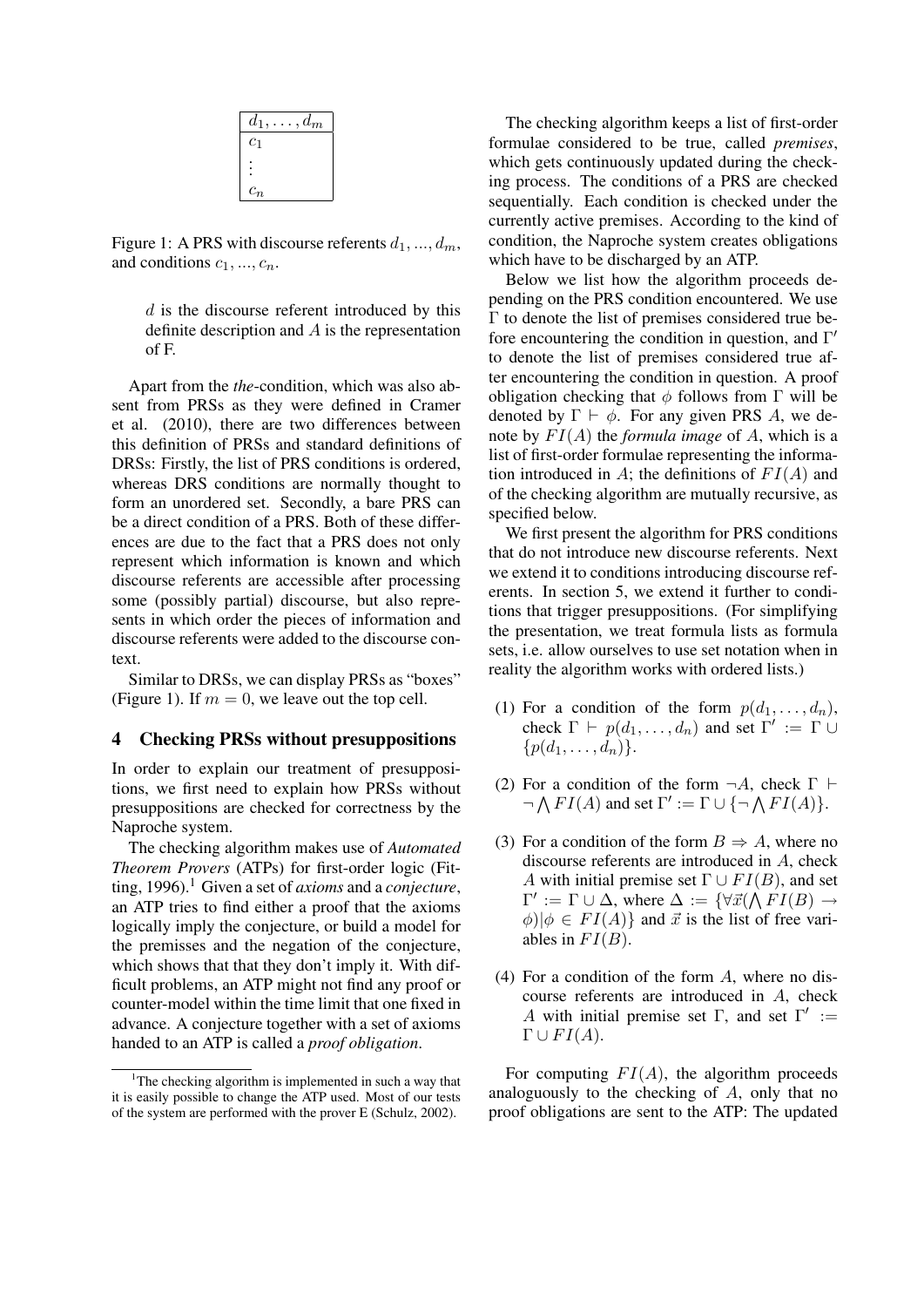premise lists are still computed, and  $FI(A)$  is defined to be  $\Gamma' - \Gamma$ , where  $\Gamma$  is the premise list before processing the first condition in  $A$  and  $\Gamma'$  is the premise list after processing the last condition in A. This is implemented by allowing the algorithm to process a PRS A in two different modes: The Check-Mode described above for checking the content of A, and the No-Check-Mode, which refrains from sending proof obligations to the ATP, but still expands the premise list in order to compute  $FI(A)$ .

For the cases (1) and (2), it is easy to see that what gets added to the list of premises in the Check-Mode is precisely what has been checked to be correct by the ATP. In the cases (3) and (4), it can also be shown that what gets added to the set of premises has implicitly been established to be correct by the ATP.

Special care is required when in conditions of the form  $B \Rightarrow A$  or A, new discourse referents are introduced in A. Let us first consider the simpler case of a condition of the form A that introduces new discourse referents; this corresponds to sentences like "There is an integer  $x$  such that  $2x - 1$  is prime.", i.e. sentences with an existential claim, which make the existentially introduced entity anaphorically referencible by the later discourse. As would be expected, we need to check  $Γ ⊢ ∃x(integer(x) ∧ prime(2x−1))$  in this case. But we cannot just add  $\exists x (integer(x) \land prime(2x - 1))$ to the premise set, since the first order quantifier ∃ does not have the dynamic properties of the natural language quantification with "there is": When we later say " $x \neq 1$ ", the proof obligation of the form  $\Gamma \cup \{\exists x (\text{integer}(x) \land \text{prime}(2x-1))\} \vdash x \neq 1$ for this sentence would not make sense, since the free  $x$  in the conjecture would not corefer with the existentially bound  $x$  in the axiom.

We solve this problem by *Skolemizing* (Brachman and Levesque, 2004) existential formulae before adding them to the premise list: In our example, we add *integer*(c)  $\land$  *prime*(2c − 1) (for some new constant symbol c) to the premise list. Later uses of  $x$  will then also have to be substituted by c, so the proof obligation for " $x \neq 1$ " becomes  $\Gamma \cup \{integer(c) \wedge prime(2c-1)\}\vdash c \neq 1$ . Given that the discourse referents introduced in A become free variables in  $FI(A)$ , we can require more generally: For a condition of the form A which introduces discourse referents, check  $\Gamma \vdash \exists \vec{x} (\bigwedge FI(A))$ (where  $\vec{x}$  is the list of free variables in  $FI(A)$ ), and set  $\Gamma' := \Gamma \cup S(FI(A))$ . We define  $S(FI(A))$  (the

Skolemized version of of  $FI(A)$  to be the set of formulae that we get when we substitute each free variable used in some formula in  $FI(A)$  by a different new constant symbol, ensuring that the same constant symbol is used for the same free variable across different formulae in  $FI(A)$ .

In the case of conditions of the form  $B \Rightarrow A$  with A introducing new discourse referents, we need the more general kind of Skolemization, which involves introducing new function symbols rather than new constant symbols: We proceed in the same way as for the case when A doesn't introduce new discourse referents, only that in the definition of  $\Gamma'$  we replace  $\Delta$  by its Skolemized form  $S(\Delta)$ .  $S(\Delta)$  consists of Skolemized versions of the formulae in  $\Delta$ , where the Skolem functions are chosen in such a way that any free variable appearing in more than one formula in  $\Delta$  gets replaced by the same function across the different formulae in which it appears.

#### 5 Checking PRSs with presuppositions

Most accounts of presupposition make reference to the *context* in which an utterance is uttered, and claim that presuppositions have to be satisfied in the context in which they are made. There are different formalisations of how a context should be conceptualised. For enabling the Naproche checking algorithm described in the previous section to handle presuppositions, it is an obvious approach to use the list of active premises (which include definitions) as the context in which our presuppositions have to be satisfied.

As noted before, assertions in mathematical texts are expected to be logically implied by the available knowledge rather than adding something logically new to it. Because of this pragmatic peculiarity, both presuppositions and assertions in proof texts have to follow logically from the context. For a sentence like "The largest element of  $M$  is finite" to be legitimately used in a mathematical text, both the unique existence of a largest element of  $M$  and its finiteness must be inferable from the context.<sup>2</sup>

This parallel treatment of presuppositions and assertions, however, does not necessarily hold for presupposition triggers that are subordinated by a logical operation like negation or implication. For example, in the sentence "A does not contain the empty set", the existence and uniqueness presuppo-

<sup>&</sup>lt;sup>2</sup>The remaining distinctive feature between assertions and presuppositions is that the failure of the latter ones makes the containing sentences meaningless, not only false.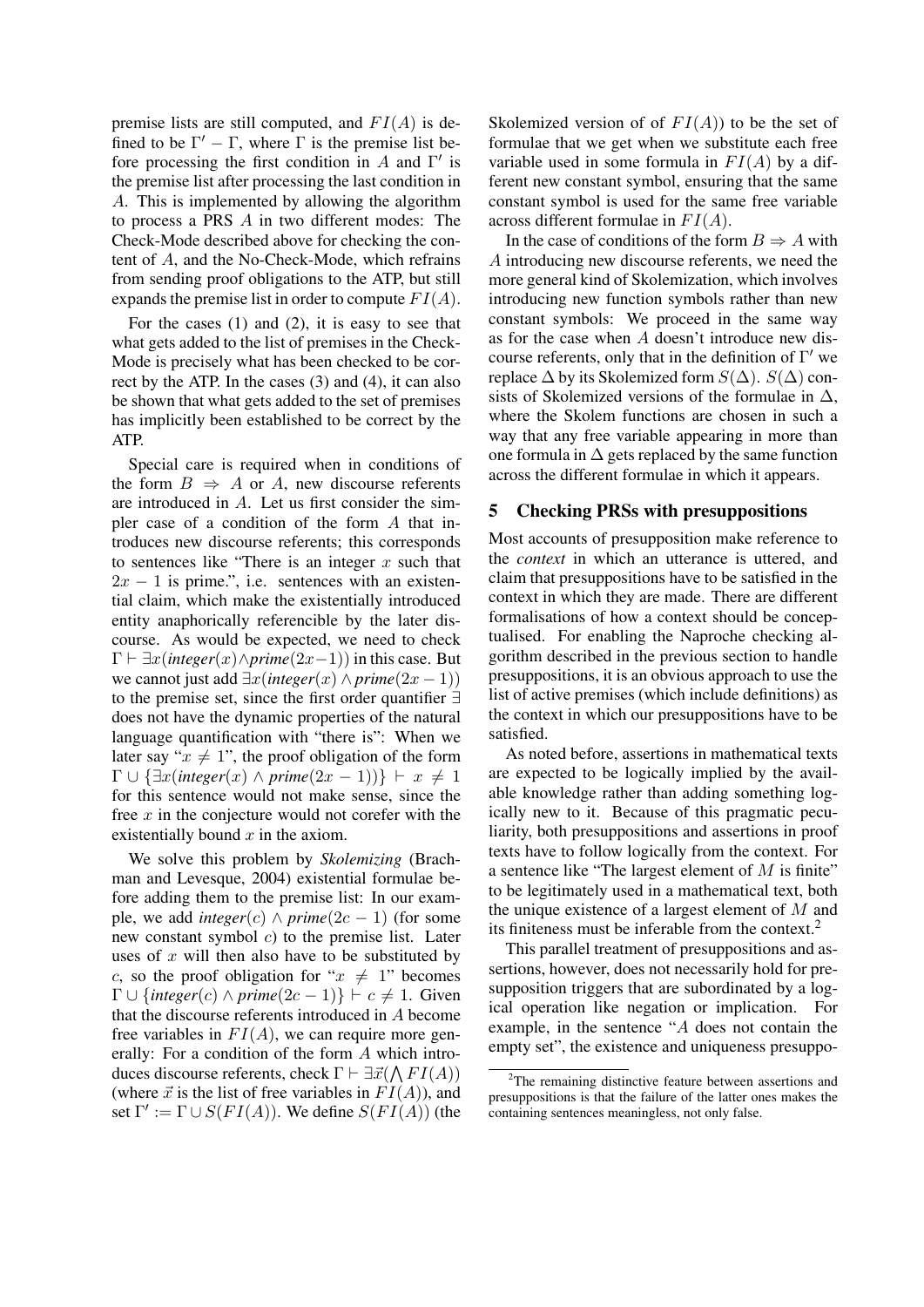sitions do not get negated, whereas the containment assertion does. This is explained in the following way: In order to make sense of the negated sentence, we first need to *make sense of* what is inside the scope of the negation. In order to make sense of some expression, all presuppositions of that expression have to follow from the current context. The presuppositions triggered by "the empty set" are inside the scope of the negation, so they have to follow from the current context. The containment assertion, however, does not have to follow from the current context, since it is not a presupposition, and since it is negated rather than being directly asserted.

In our implementation, *making sense of something* corresponds to processing its PRS, whether in the Check-Mode or in the No-Check-Mode. So according to the above explanation, presuppositions, unlike assertions, also have to be checked when encountered in the No-Check-Mode.

For example, the PRS of sentence (5) is (6).

(5) A does not contain the empty set.

(6) 
$$
- \left[ \frac{the(x, \boxed{\text{empty}(x)}]}{\text{total}(A, x)} \right)
$$

When the checking algorithm encounters the negated PRS, it needs to find the formula image of the PRS, for which it will process this PRS in No-Check-Mode. Now the *the*-condition triggers two presuppositions, which have to be checked despite being in No-Check-Mode. So we send the proof obligations (7) and (8) (for a new constant symbol c) to the ATP. Finally, the proof obligation that we want for the assertion of the sentence is (9).

- (7)  $\Gamma \vdash \exists x (empty(x) \land set(x))$
- (8)  $\Gamma \cup \{empty(c) \wedge set(c)\}$  $∀y(empty(y) ∧ set(y) → y = c)$
- (9)  $\Gamma \cup \{empty(c) \land set(c), \forall y(empty(y) \land set(y) \rightarrow$  $y = c$ )}  $\vdash \neg \text{contain}(A, c)$

In order to get this, we need to use the nonpresuppositional formula image {*contain*(A, c)} of the negated PRS: The non-presuppositional formula image is defined to be the subset of formulae of the

formula image that do not originate from presuppositions. When implementing the checking algorithm for PRSs with presuppositions, we have to use this non-presuppositional formula image wherever we used the formula image in the original checking algorithm. The presupposition premises which get pulled out of the formula image have to be added to the list of premises that were active before starting to calculate the formula image.

This pulling out of presupposition premises is not always as simple as in the above example. Consider for example sentence (10), whose PRS is (11).

(10) There is a finite non-empty set  $M$  of natural numbers such that the largest element of M is even.<sup>3</sup>



The Skolemized premise from the existential presupposition is *largest\_elt* $(c, M)$ , which contains a free occurence of the variable M, but should be pulled out of the PRS introducing M, i.e. out of the scope of M, in order to be added to the set  $\Gamma$ of premises available before encountering this sentence. Pulling this occurence of M out of the scope of M would make the premise meaningless, so we need a more sophisticated approach to pulling out presupposition premises:

According to the above account, we will check the existential presupposition in question using the proof obligation (12). Given that  $M$  does not appear in  $\Gamma$  (as it is a newly introduced discourse referent), this is logically equivalent to having checked (13), whose Skolemized form (14) will be added to Γ (where  $sk_x$  is the new function symbol introduced

 $3$  The definite noun phrase "The largest element of  $M$ " can be read like a function depending on  $M$ . When, like in our example, such functional definite descriptions are used as functions on a variable that we are quantifying over, the presuppositions of the functional definite description can restrict the domain of the quantifier to entities for which the presupposition is satisfied. Such a restriction of a quantifier is an instance of accommodation (local accomodation in our account), which will be treated in section 7. In this section we are interested in presupposition handling without accommodation, i.e. without restricting the domain of the quantifier in this example. So the presuppositions of "the largest element of  $M$ " have to be fulfilled for any finite non-empty set  $M$  of natural numbers.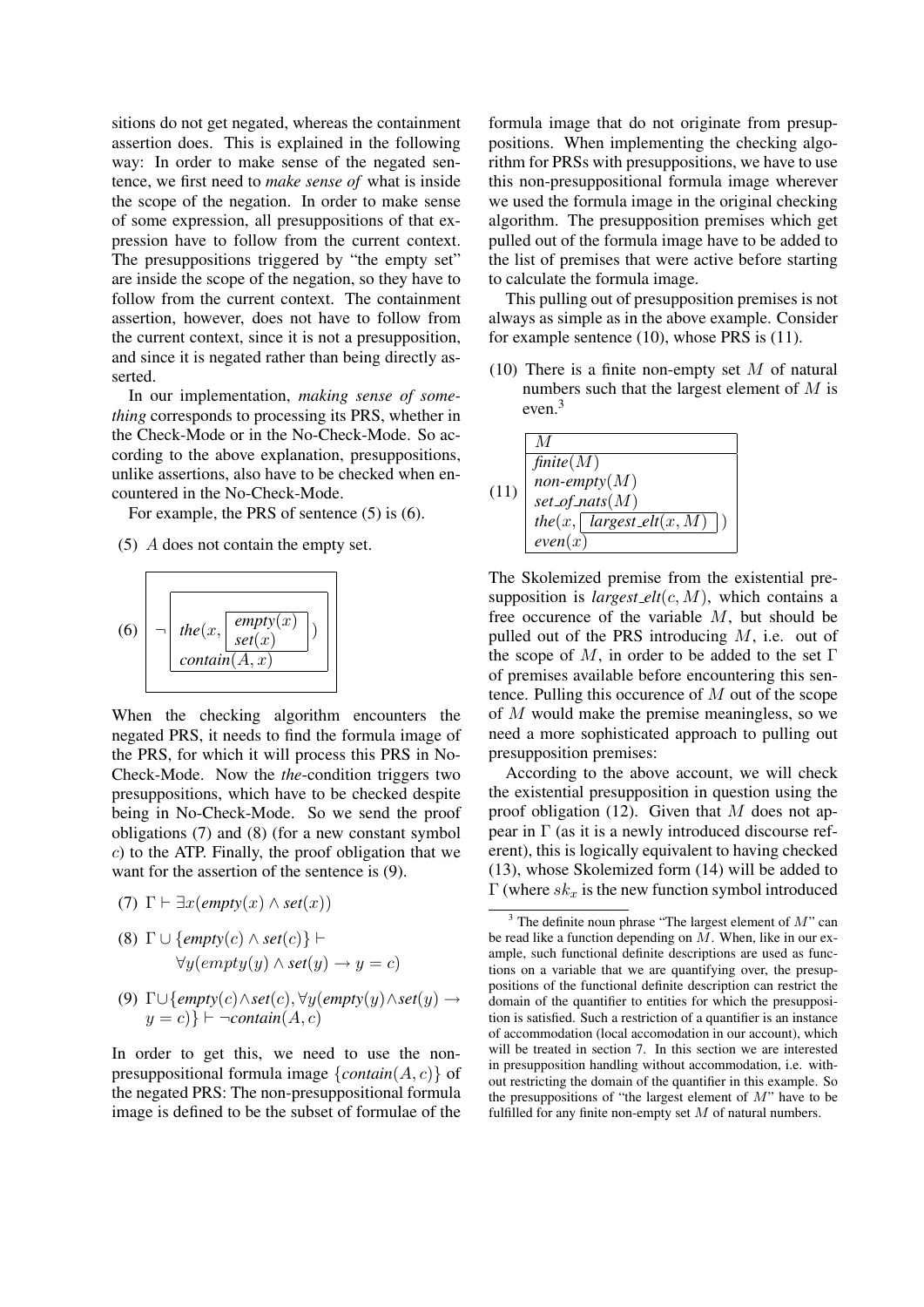for  $x$  when Skolemizing). This extended premise set is used to check the existential claim of the sentence in (15).

- (12)  $\Gamma$  ∪ {*finite*(*M*), *non-empty*(*M*), *set\_of\_*  $nats(M)$   $\vdash \exists x \text{ largest}\_\textit{elt}(x, M)$
- (13)  $\Gamma$   $\vdash$   $\forall M$  (*finite*(*M*)  $\land$  *non-empty*(*M*)  $\land$  $set\_of\_nats(M) \rightarrow \exists x \text{ largest\_elt}(x, M))$
- (14)  $\forall M$  (*finite*(*M*)  $\land$  *non-empty*(*M*)  $\land$  *set*  $of\_nats(M) \rightarrow largest\_elt(sk_x(M), M)$
- (15)  $\Gamma \cup \{(14)\}\vdash \exists M \text{ (finite}(M) \land \text{non-empty})$  $(M) \wedge set\_of\_nats(M) \wedge even(sk_x(M)))$

# 6 Comparison to Heim's presupposition projection

Heim (1983) is concerned with the projection problem, i.e. with "predicting the presuppositions of complex sentences in a compositional fashion from the presuppositions of their parts". For us, the projection problem only had indirect importance: The reason for our occupation with presupposition was to be able to check mathematical texts containing presupposition triggers for correctness. This does involve checking that the presuppositions of every trigger are satisfied in the local context of the trigger, but it doesn't necessarily involve explicitly computing presuppositions for complex sentences.

Given the sentence (16), Heim's theory predicts that the existential presupposition of the definite description gives rise to the presupposition (17) for the complex sentence.

- (16) If  $x$  is positive, then the multiplicative inverse of  $x$  is positive.
- (17) If x is positive, then x has a multiplicative inverse.



In our treatment of presupposition, computing the presupposition (17) explicitly is not the central issue; what we do instead is to justify the presupposition with the information locally available when encountering the presupposition. In the example sentence, whose PRS is (18), the formula image of

the left PRS of the implication condition  $({\{pos(x)\}})$ is Skolemized and added to the set  $\Gamma$  of premises available before encountering this sentence, so that the set of premises available when encountering the *the*-condition is  $\Gamma \cup \{pos(c)\}\$ . Hence the proof obligation for justifying the existential presupposition of the definite description is (19). Having checked this is equivalent to having checked (20), i.e. having deduced Heim's projected presupposition from Γ.

(19) 
$$
\Gamma \cup \{pos(c)\} \vdash \exists y \text{ multi-inv}(y, c)
$$

(20) 
$$
\Gamma \vdash \forall x \ (pos(x) \rightarrow \exists y \ multi-inv(y, x))
$$

Also for presuppositions subordinated under other kinds of logical operators, our theory is in this way equivalent to Heim's theory. This is the sense in which one can say that our theory is equivalent to Heim's theory. $4$  On the other hand, we arrive at these results in a somewhat different way to Heim: Heim defines contexts in a semantical way as sets of possible worlds or, in her account of functional definite descriptions, as a set of pairs of the form  $\langle q, w \rangle$ , where g is a sequence of individuals and w is a possible world, whereas we define a context syntactically as a list of first-order formulae.

### 7 Accommodation

One commonly distinguishes between *global* and *local* accommodation. Global accommodation is the process of altering the global context in such a way that the presupposition in question can be justified; local accommodation on the other hand involves only altering some local context, leaving the global context untouched. It is a generally accepted pragmatic principle that *ceteris paribus* global accommodation is preferred over local accommodation.

In the introduction, we mentioned the pragmatic principle in mathematical texts that new assertions do not add new information (in the sense of logically not infereable information) to the context. Here "context" of course doesn't refer to our formal definition of context as a list of formulae. In fact, if

<sup>&</sup>lt;sup>4</sup>Here we are comparing our theory without accommodation to Heim's theory without accommodation. Heim calls the projected universal presupposition for functional noun phrases (as discussed in the previous section, cf. example (10) with presupposition (13)) "unintuitively strong", and gives an explanation for this using accommodation. But this universal presupposition is what her account without accommodation predicts, just as in our case. Cf. the justification for the strong universal presupposition in footnote 3.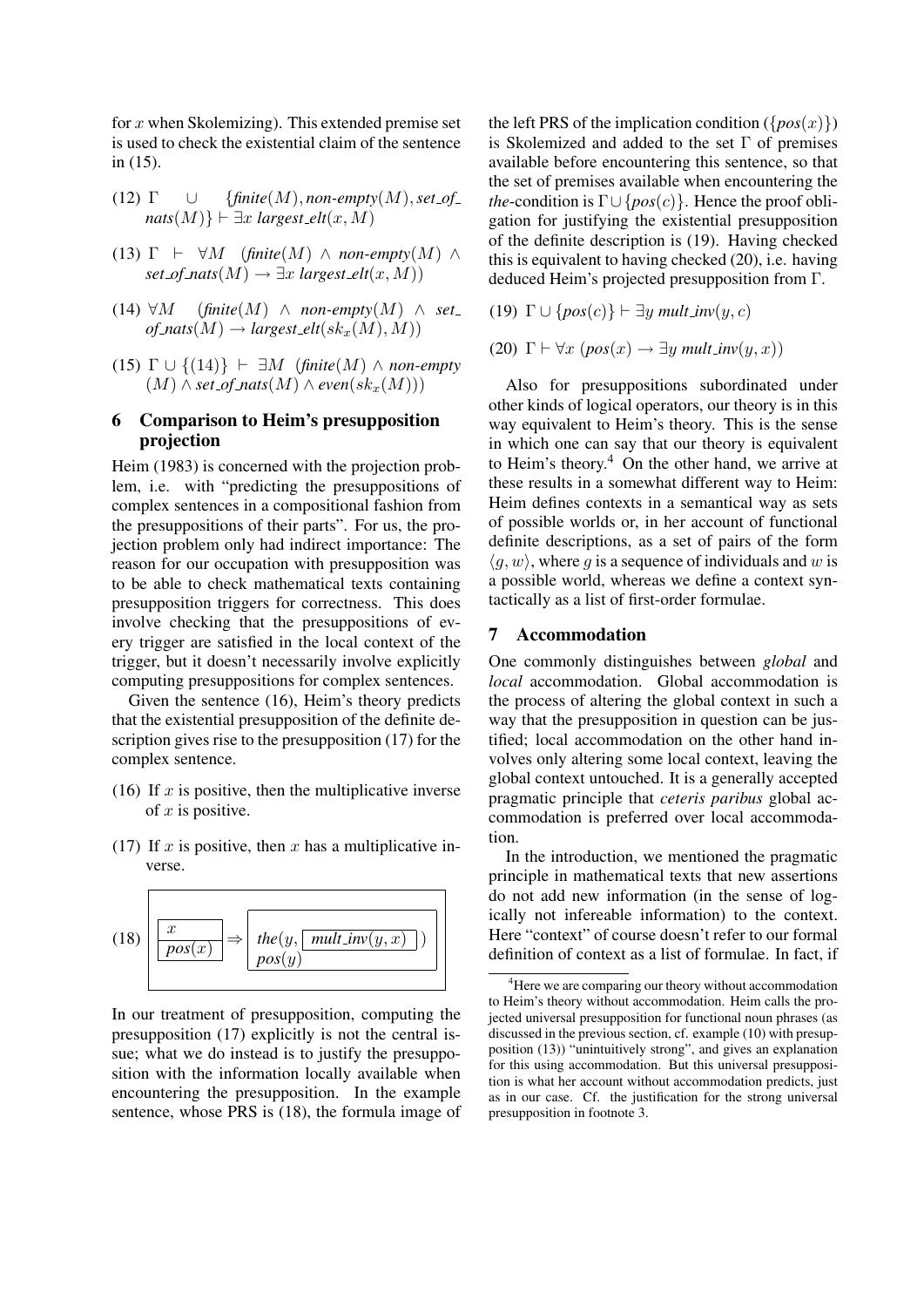we take a possible world to be a situation in which certain axioms, definitions, and assumptions hold or do not hold, we can make sense of the use of "context" in this assertion by applying Heim's definition of a context as a set of possible worlds. When mathematicians state axioms, they limit the context, i.e. the set of possible worlds they consider, to the set where the axioms hold. Similarly, when they make local assumptions, they temporarily limit the context. But when making assertions, these assertions are thought be logically implied by what has been assumed and proved so far, so they do not further limit the context.

This pragmatic principle of not adding anything to the context implies that global accommodation is not possible in mathematical texts, since global accommodation implies adding something new to the global context. Local accommodation, on the other hand, is allowed, and does occur in real mathematical texts:

Suppose that f has n derivatives at  $x_0$  and  $n$  is the smallest positive integer such that  $f^{(n)}(x_0) \neq 0.$ (Trench, 2003)

This is a local assumption. The projected existential presupposition of the definite description "the smallest positive integer such that  $f^{(n)}(x_0) \neq 0$ " is that for any function  $f$  with some derivatives at some point  $x_0$ , there is a smallest positive integer n such that  $f^{(n)}(x_0) \neq 0$ . Now this is not valid in real analysis, and we cannot just assume that it holds using global accommodation. Instead, we make use of local accommodation, thus adding the accommodated fact that there is a smallest such integer for f to the assumptions that we make about  $f$  with this sentence.

The fact that one has to accommodate locally rather than globally does not, however, always fix which context we alter when accommodating. Consider for example sentence (21), used in a context where we have already defined a set  $A_x$  of real numbers for every real number  $x$ .

(21) For all  $x \in \mathbb{R}$ , if  $A_x$  doesn't contain  $\frac{1}{x}$ , then  $A_x$  is finite.

The question is whether we need to check the finiteness of  $A_0$  in order to establish the truth of (21), or whether the the finiteness of  $A_0$  is irrelevant. Since the use of  $\frac{1}{x}$  presupposes that  $x \neq 0$ , which doesn't

hold for any arbitrary  $x \in \mathbb{R}$ , we have to locally accommodate that  $x \neq 0$ . But we can either accommodate this within the scope of the negation or outside the scope of the negation, but still locally within the conditional. In the first case, we have to establish that  $A_0$  is finite, whereas in the second case we don't.

Unlike the presupposition handling described in the previous sections, local accommodation has not yet been implemented into Naproche. Before this can be done, we need some mechanism for deciding which of a number of possible local accommodations is preferred in cases like the above.

### 8 Related Work

Presuppositions in mathematical texts have already been studied before: Zinn (2000) discusses presuppositions and implicatures in mathematical texts. His work on presuppositions focuses on the presuppositions that are justified using information from proof plans. Since Naproche currently doesn't use proof plans, this kind of presupposition is not yet implemented in the Naproche CNL.

Ganesalingam (2009) describes an innovative way of computing the presuppositions triggered by mathematical function symbols (like  $-$ <sup>-1</sup>) and the presuppositions given rise to by selective restrictions (e.g. the presupposition " $x$  is a natural number" of the utterance "x is prime") from the definitions where the corresponding function symbols or expressions were defined. Once Naproche implements other presupposition triggers than just definite descriptions, an algorithm similar to that presented by Ganesalingam will be implemented for computing presuppositions triggered by symbols or expressions defined in the text.

#### 9 Conclusion

In this paper we discussed the handling of presuppositions in the checking algorithm of the Naproche system, and compared its projection predictions to those of Heim (1983). We noted that our projection predictions are equivalent to those of Heim, despite the fact that we arrive at these predictions in a different way.

Additionally, we considered accommodation in mathematical texts, and noted that global accommodation is blocked by a pragmatic peculiarity of mathematical texts. Future work will involve implementing local accommodation into the Naproche system.